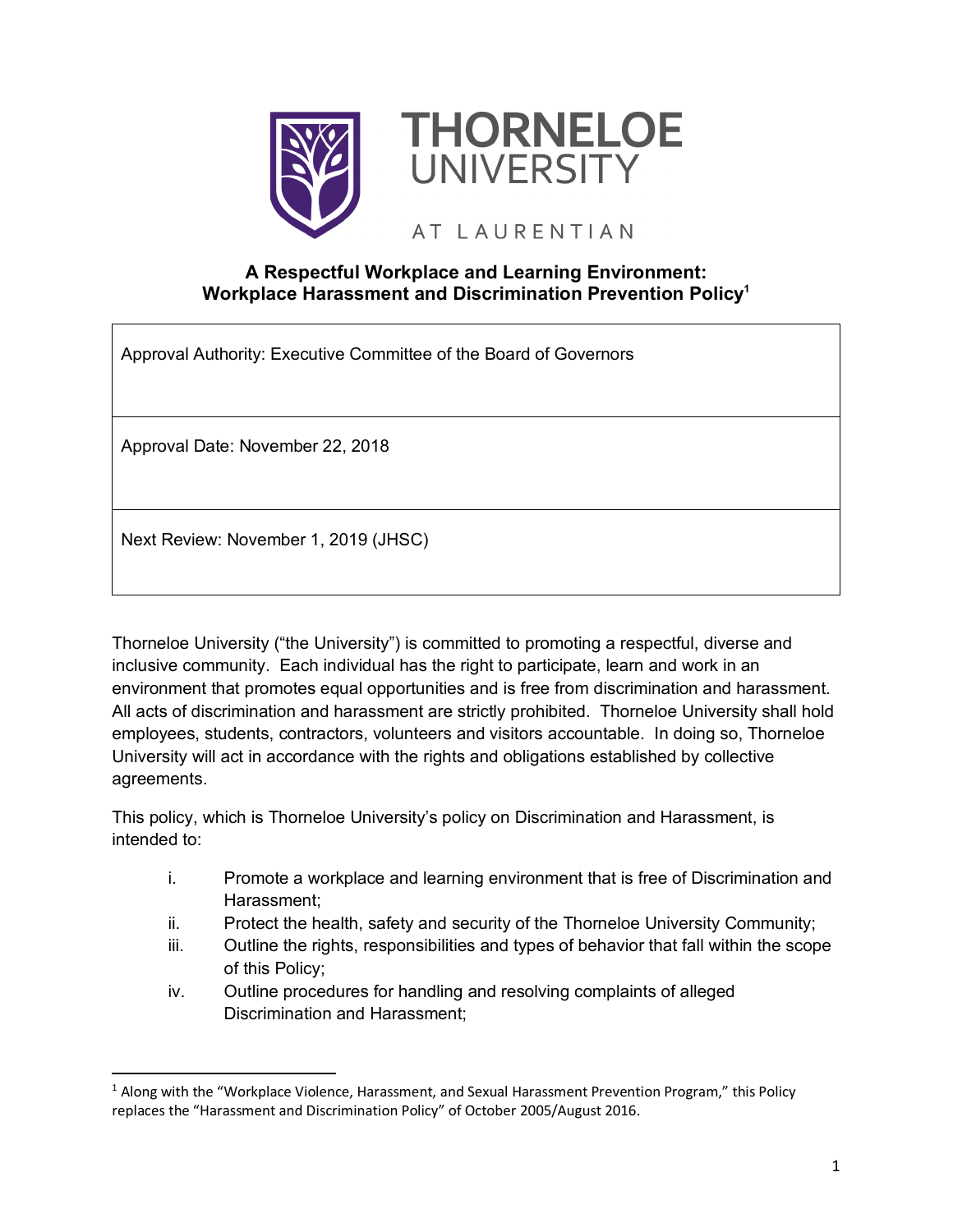v. Meet the requirements of *The Occupational Health and Safety Act (OHSA) and the Ontario Human Rights Code (the Code);*

# **SCOPE**

This policy applies to all employees, residents, students, contractors, volunteers and visitors to the Thorneloe University workplace and learning environment. This policy also applies to all work environments including offices, classrooms and any other location where employees are engaged in business on behalf of Thorneloe University. It applies to any sponsored meetings or activities held off site as well as any business travel. It also applies to employees' homes and within the community if actions may impact the workplace.

# **DEFINITIONS**

Workplace harassment, sexual harassment and/or workplace violence may be psychological, verbal and/or physical. This prohibited behavior can occur from man to woman, woman to man, and between members of the same sex.

**"Workplace harassment"** means engaging in a course of vexatious comment or conduct against a worker in a workplace that is known or ought reasonably to be known to be unwelcome or workplace sexual harassment.

Examples include but are not limited to:

- Verbally abusive behavior such as insults, ridiculing and name calling
- Workplace pranks, vandalism and hazing
- Gossiping or spreading malicious rumours
- Sabotaging someone's work or work station
- Humiliating someone

(OHSA s.1 definitions)

# **"Workplace sexual harassment"** means:

- a.) engaging in a course of vexatious comment or conduct against a worker in a workplace because of sex, sexual orientation, gender identity or gender expression, where the course of comment or conduct is known or ought reasonably to be known to be unwelcome, or
- b.) making a sexual solicitation or advance where the person making the solicitation or advance is in a position to confer, grant or deny a benefit or advancement to the worker and the person knows or ought reasonably to know that the solicitation or advance is unwelcome;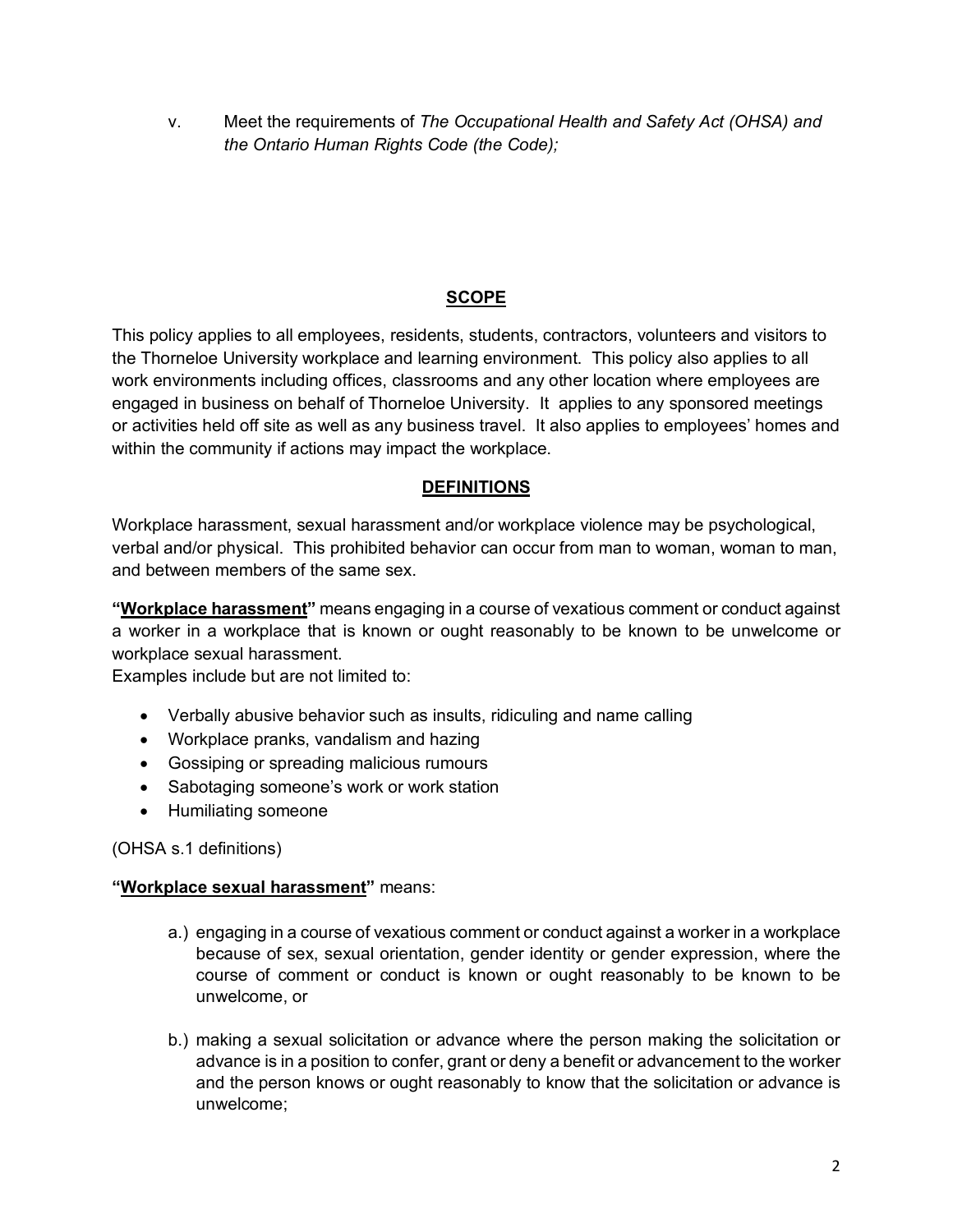Examples include but are not limited to:

- Sexual remarks or physical contact from any person
- Demeaning jokes, innuendoes, or taunts about another person's body or attire
- Display of degrading, demeaning or pornographic pictures or other offensive materials
- Unwelcome sexual flirtations, propositions, advances including compromising invitations
- Unnecessary physical contact such as touching, patting, pinching or grabbing including impeding or blocking movement

#### (OHSA s. 1 definitions)

**Discrimination** is defined as any distinction, exclusion or preference without legal justification, based on any of the prohibited grounds indicated in the Code, that nullifies or impairs equality of opportunity or of terms and conditions of employment in the workplace. Prohibited Grounds include: race, ancestry, place of origin, colour, ethnic origin, citizenship, creed, sex, gender identity, sexual orientation, age, record of offences (for which a pardon has not been granted), marital status, family status or disability.

# **What Isn't Harassment? (OHSA s.1 definitions)**

A reasonable action taken by an employer or supervisor relating to the management and direction of employees or the workplace is not workplace harassment. Harassment does not include:

- Performance management
- Exercise and delegation of management authority
- Operational requirements or directives
- Work related changes such as change of location
- Discipline, and
- It also does not include common workplace conflict that may occur between individuals, or differences of opinion between employees

#### **RESPONSIBILITIES**

Each member of the University is responsible for helping to create a community that is free from harassment and discrimination, as can best be accomplished in an environment of understanding and of mutual respect for the work and learning of its members. Thorneloe University will investigate and deal with all complaints or incidents of workplace harassment and discrimination in a fair and timely manner. Information about a complaint or incident will not be disclosed except to the extent necessary to protect workers, to investigate the complaint or incident, to take corrective action or as otherwise required by law.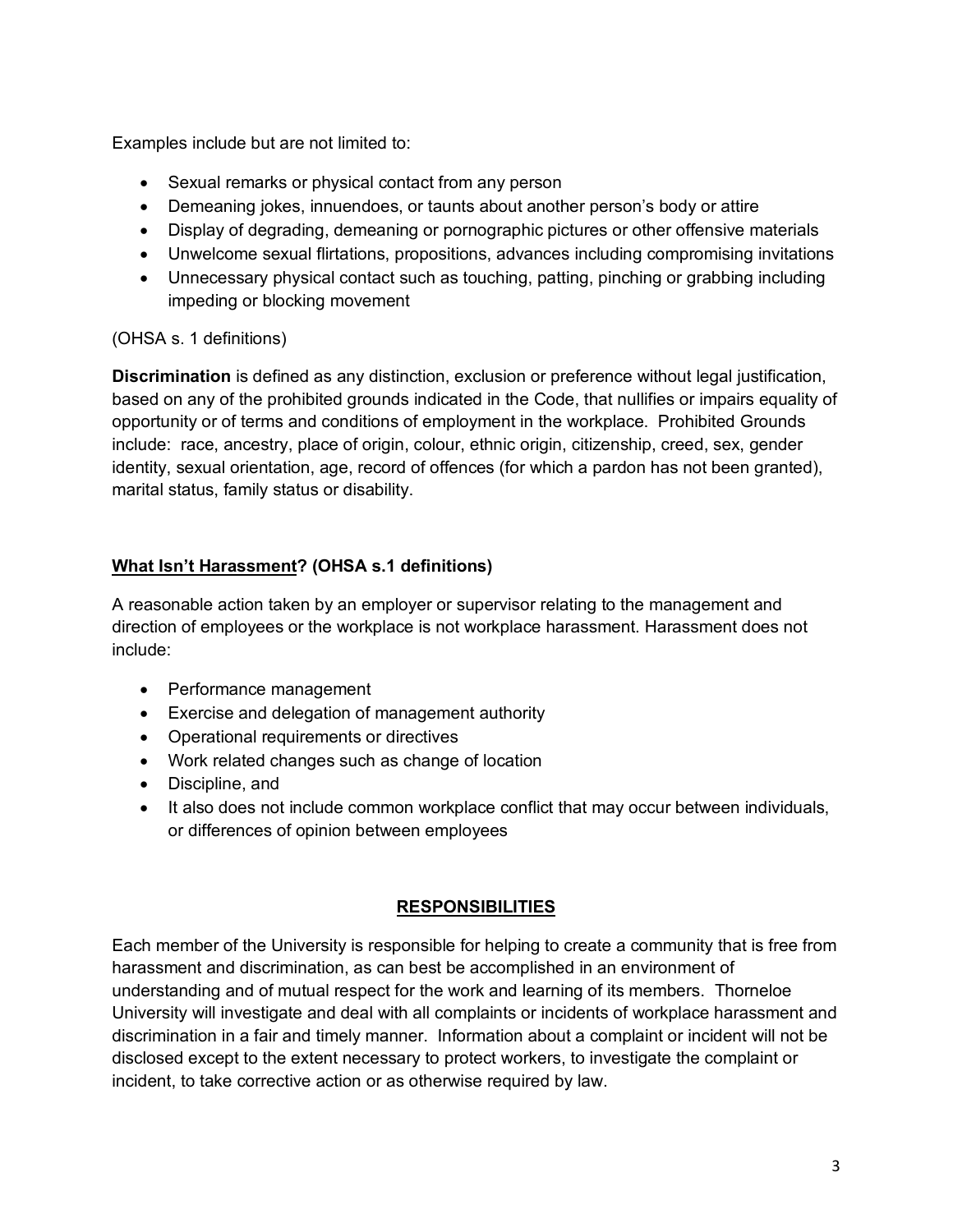# **Employees/Students/Residents**

Whether you are a victim or a witness all must comply with this Policy and Program and are encouraged to report incidents of discrimination or harassment to the Application Officer. If the alleged harasser is the Application Officer then you will report to the President. If the alleged harasser is the President, the incident is to the reported to the Board of Governors Chair. (OHSA s. 32.0.6(2)(b))

# **Administrator**

The President is the senior administrator and represents the Employer. The President will, in consultation with the Joint Health and Safety Committee, develop and maintain a written program to implement the Policy with respect to workplace discrimination and harassment. (OHSA Part III.0.1 s. 32.0.6)

The President shall;

- Ensure that their behavior and actions comply with this Policy and Program;
- Communicate this Policy to the employees and provide relevant training related to the Policy;
- If there is a reason to believe that discrimination or harassment exists, it is the President's responsibility to notify the Application Officer immediately, or may be held responsible for failing to do so;
- Disclosure of information obtained about a workplace discrimination or harassment incident will normally be limited, including identifying information about the individuals involved. Information may be disclosed to protect workers, to investigate the complaint or incident, to take corrective action, or because it is otherwise required by law;
- Maintain confidentiality to the extent possible.
- Render a final decision ("the Final Decision") regarding whether the alleged harassment or discrimination occurred;
- Inform the Complainant and Respondent, in writing, of the Final Decision and any corrective action that has been or will be taken. (OHSA s. 32.0.6(2)(e))

# **Application Officer**

The Application Officer is an impartial, neutral source of information about harassment, discrimination and the interpretation of the Policy and Program. They are appointed by the President for a fixed and renewable term and shall:

- receive proper training;
- be responsible for administering this Policy;
- ensure that the University Community is informed about the Policy and its application;
- If both parties are agreeable, facilitate an informal resolution of a Complaint. This may be done at any stage of the Complaint Process;
- preserve the confidentiality of Complaints;